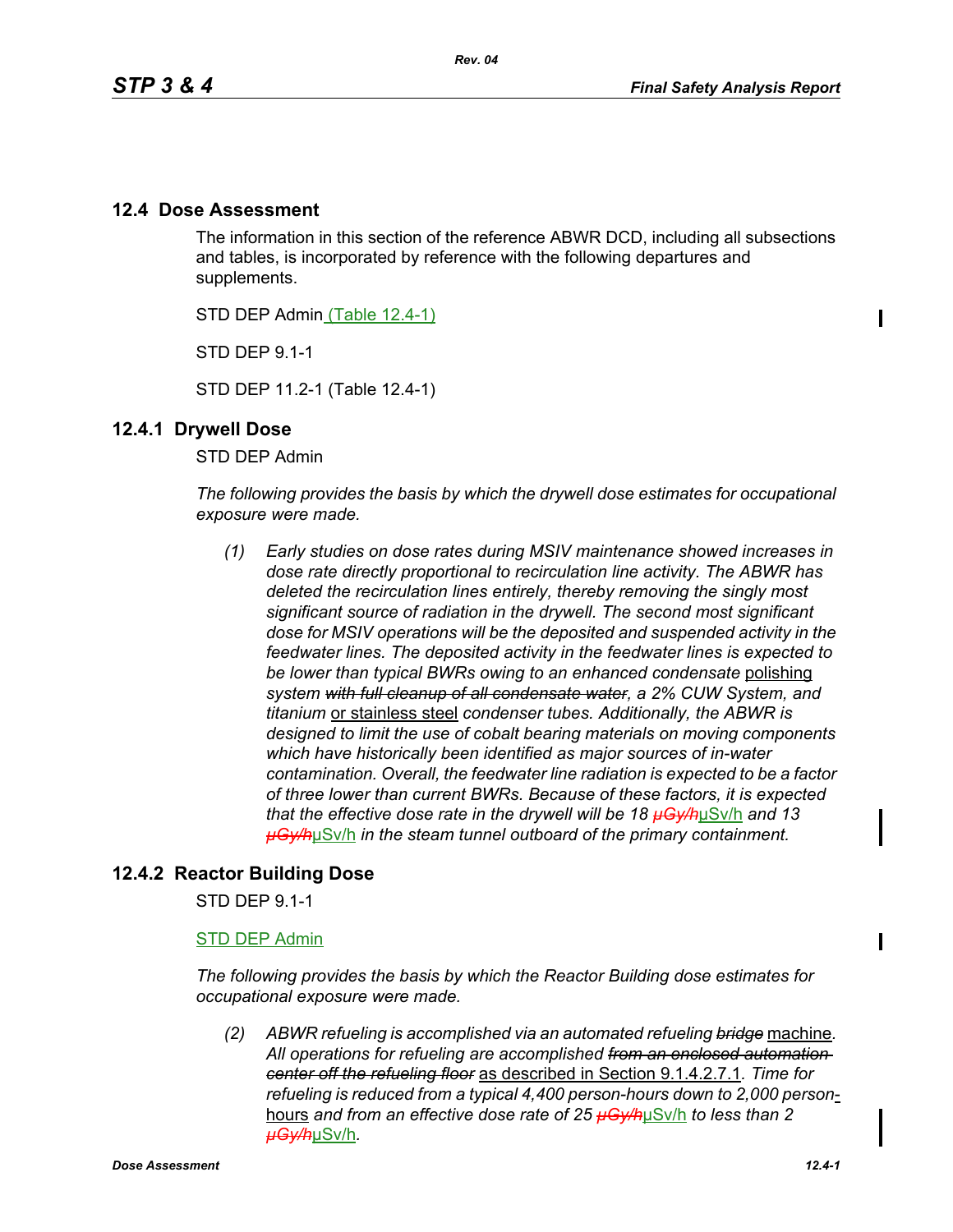# **12.4.3 Radwaste Building Dose**

STD DEP 11.2-1

This subsection is replaced in its entirety with the following.

Radwaste Building work consists of water processing, pump and valve maintenance, shipment handling, radwaste management, and general cleanup activity. Radwaste building doses result from routine surveillance, testing, and maintenance of the solid and liquid waste treatment equipment. The liquid treatment system collects liquid wastes from equipment drains, floor drains, filter backwashes, and other sources within the facility. The solid treatment system processes resins, backwash slurries, and sludge from the phase separator. It also processes dry active waste from the plant. Some examples of radwaste activities include resin dewatering, movement of casks and liners, filter handling, resin movement, and installation and removal of mobile radwaste processing skids. Both waste treatment systems are based on current mobile radwaste processing technology and avoid complex permanently installed components. All radwaste tankage and support systems are permanently installed. More of the radwaste operations involve remote handling than in a typical BWR. This, as well as improved maintenance procedures and a more flexible radwaste system and building design, simpler operation, and improved maintenance procedures result in a reduction in the number of total hours in the Radwaste Building radiation areas. The results of an industry assessment indicate that there was a substantial reduction in radiation dose (one plant experienced a factor of eight reduction in radiation dose) relative to the doses specified in the reference DCD. Based on this experience, it is estimated that the departures involving the Liquid Waste Management System (LMWS) will result in a reduction of the Radwaste Building annual radiation dose by a factor of approximately four (Reference 12.4-5). The average radiation dose rate to workers is assumed to be the same as specified in the reference DCD and the number of hours in the Radwaste Building radiation areas is changed from 4200 hours per year to 1000 hours per year. This results in a radiation dose associated with the Radwaste Building of 25 person-mSv/year (approximately a factor of four reduction), a total of 54,040 hours per year in radiation areas, and a total radiation exposure of 909 person-mSv/year. This is presented in Table 12.4-1. leads to the estimated value shown in Table 12.4-1 for maintenance tasks in the Radwaste Building. The average dose rate shown in Table 12.4-1 is estimated for all operations.

## **12.4.5 Work at Power**

STP DEP Admin

*Work at power typically requires 5,000 hours per year at an effective dose rate of 66 µGy/h*µSv/h *for the BWR. This category covers literally all aspects of plant maintenance performed during normal operations from health physics coverage to surveillance, to minor equipment adjustment, and minor equipment repair. Overall, the ABWR has been designed to use more automatic and remote equipment. It is expected that items of routine monitoring will be performed by camera or additional instrumentation. Most equipment in the ABWR is palatalized, which permits quick and easy replacement and removal for decontamination and repair. Therefore, a reduction*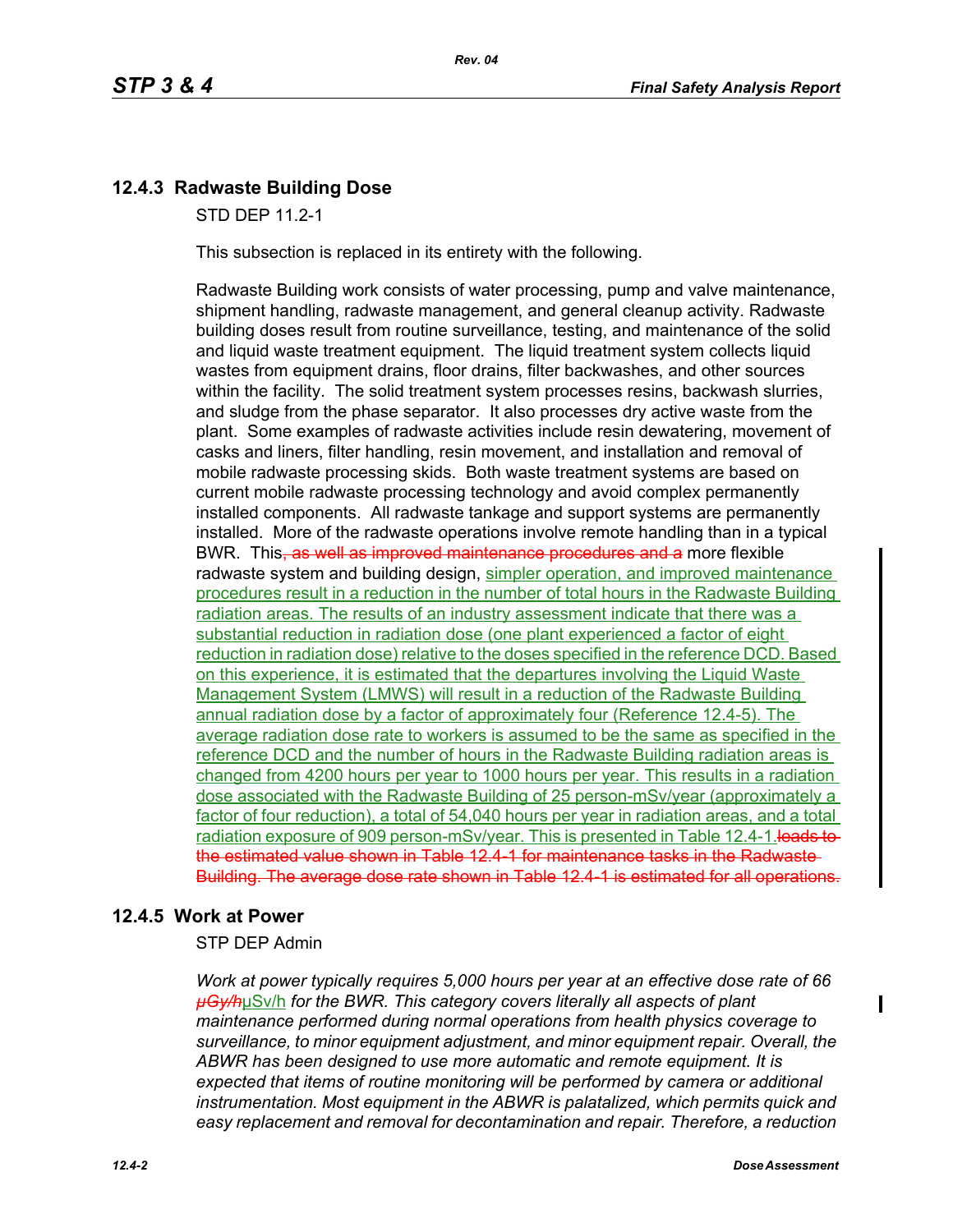*in actual hours needed at power is estimated at 1,000 hours less than the typical value. In the area of effective dose rate, the ABWR is expected to have significantly lower general radiation levels over current plants, owing to more stringent water chemistry controls, a full flow condensate flow system, a 2% cleanup water program, titanium or* stainless steel *condenser tubes, Fe feedwater control, and low cobalt usage. In addition, the ABWR has in the basic design, compartmentalized all major pieces of equipment so that any piece of equipment can be maintained or removed for maintenance without affecting normal plant operations. This design concept thereby reduces radiation exposure to personnel maintaining or testing one piece of equipment from both shine and airborne contamination from other equipment. Finally, the ABWR has incorporated in the basic design the use of hydrogen water chemistry (HWC) and the additional shielding necessary to protect from the factor of six increase in N-16 shine produced through the steamlines into the Turbine Building. For normally occupied areas, sufficient shielding is provided to protect from N-16 shine. In areas which may be occupied temporarily for specific maintenance or surveillance tasks and where additional shielding is not appropriate (for the surveillance function) or deemed reasonable, the HWC injection can be stopped causing the N-16 shine to decrease to within normal operating BWR limits within 90 seconds and thus permitting those actions needed. Overall, it is estimated that the effective dose rate for work at power will be slightly over two thirds the typical rate or 40 µGy/h*µSv/h*.*

## **12.4.6 References**

12.4-5 "Performance Evaluation of Advanced LLW Liquid Processing Technology, Boiling Water Reactor Liquid Processing" EPRI Technical Report 1003063, November, 2001.